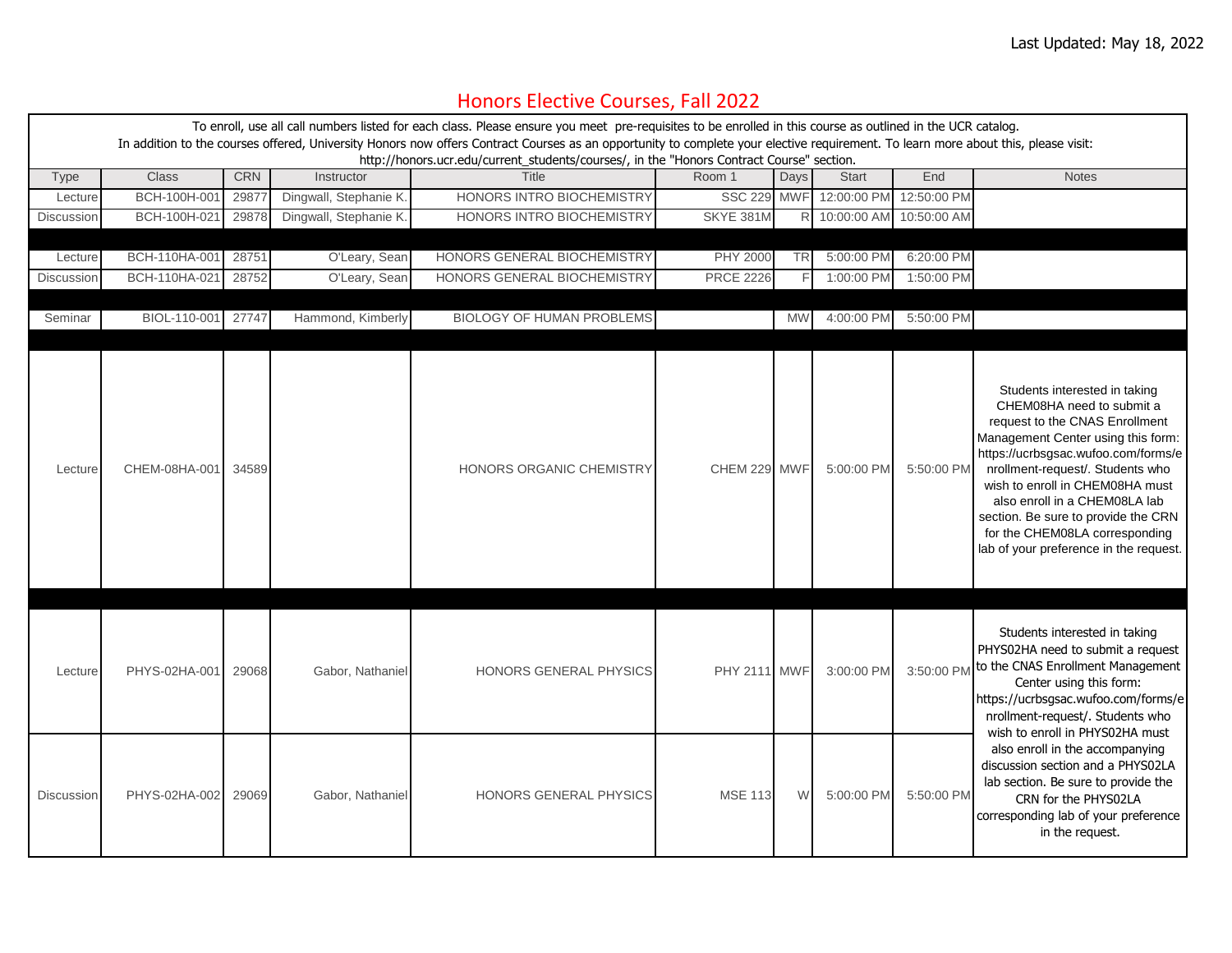| Lecture           | PHYS-040HA-001 | 30731 | Cui, Yongtao       | <b>HONORS GENERAL PHYSICS</b>     | PHY 2111             | <b>TRI</b> | 2:00:00 PM | 3:20:00 PM             |  |
|-------------------|----------------|-------|--------------------|-----------------------------------|----------------------|------------|------------|------------------------|--|
| <b>Discussion</b> | PHYS-040HA-002 | 30732 | Cui, Yongtao       | <b>HONORS GENERAL PHYSICS</b>     | <b>SKYE 170</b>      |            | 4:00:00 PM | 4:50:00 PM             |  |
| Laboratory        | PHYS-040HA-101 | 30733 | Anderson, Michael  | <b>HONORS GENERAL PHYSICS</b>     | PHY 2049             |            |            | 8:30:00 AM 11:20:00 AM |  |
|                   |                |       |                    |                                   |                      |            |            |                        |  |
| Lecture           | PSYC-182E-001  | 33008 | Cheung, Cecilia S. | <b>LABORATORY IN PSYCHOLOGY</b>   |                      |            | 2:00:00 PM | 4:50:00 PM             |  |
|                   |                |       |                    |                                   |                      |            |            |                        |  |
| Lecture           | RLST-004H-001  | 33975 | Wilcox, Melissa    | HNRS RELIGION, SOCIETY, & CULTURE | <b>SSC 329</b>       | TR.        | 2:00:00 PM | 3:20:00 PM             |  |
| <b>Discussion</b> | RLST-004H-021  | 33982 | Wilcox, Melissa    | HNRS RELIGION, SOCIETY, & CULTURE | <b>INTN 2009</b>     | R          | 1:00:00 PM | 1:50:00 PM             |  |
|                   |                |       |                    |                                   |                      |            |            |                        |  |
| Lecture           | RLST-007H-001  | 33922 | Chang, Paul        | HONORS JEW, CHRISTIAN & MUSLIM    | <b>INTN 1020 MWF</b> |            | 4:00:00 PM | 4:50:00 PM             |  |
| Discussion        | RLST-007H-021  | 33932 | Chang, Paul        | HONORS JEW. CHRISTIAN & MUSLIM    | <b>PRCE 2226</b>     |            | 2:00:00 PM | 2:50:00 PM             |  |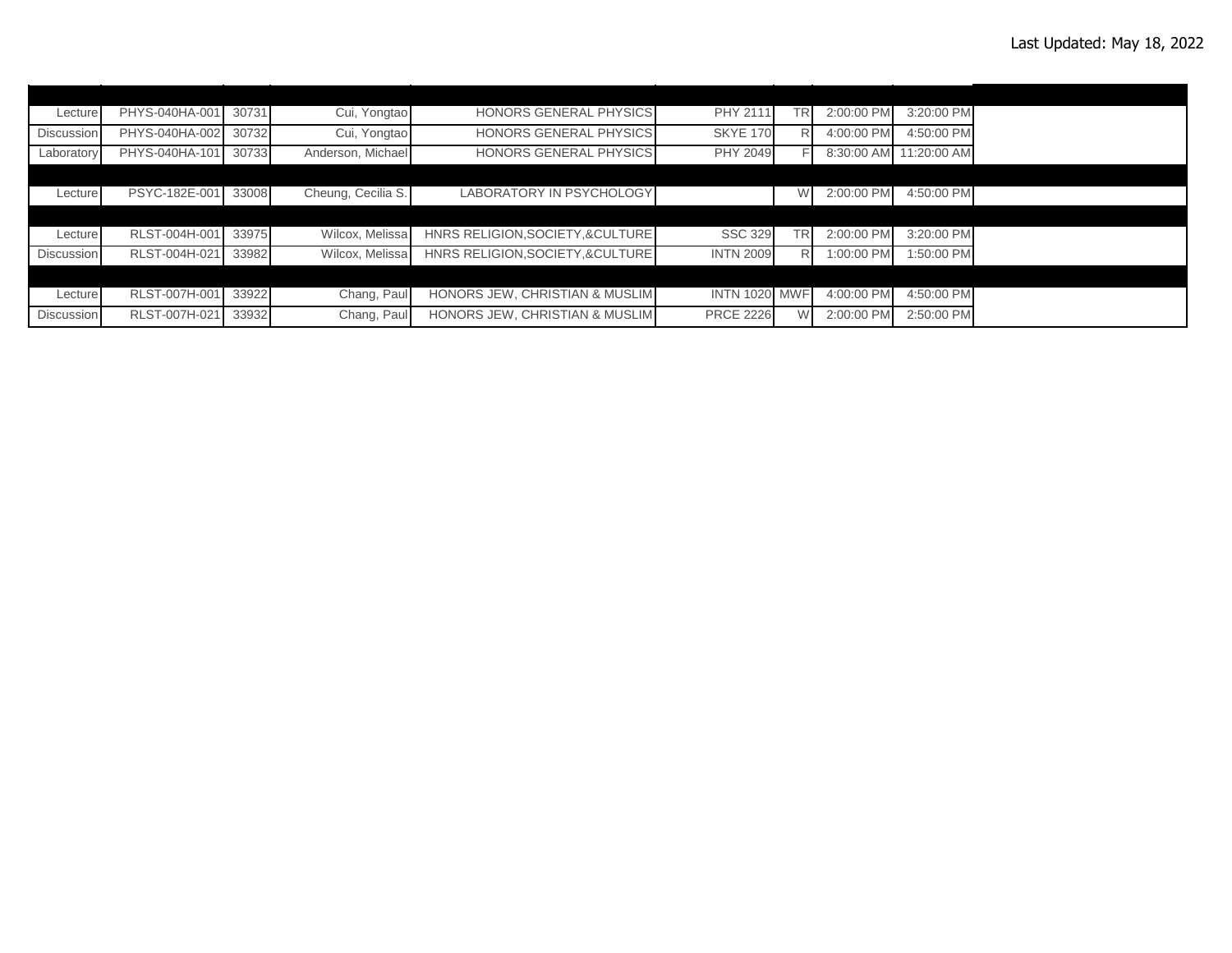## Honors Core Courses (HNPG‐designated) Fall 2022

| Type              | <b>Class</b>  | <b>CRN</b> | Instructor           | <b>Title</b>                          | Room 1           | Days       | <b>Start</b> | End         | <b>Notes</b>                                                                        |
|-------------------|---------------|------------|----------------------|---------------------------------------|------------------|------------|--------------|-------------|-------------------------------------------------------------------------------------|
| Seminar           | HNPG-016-00   | 28362      | Corey, Joab          | MAKING GOOD DECISIONS                 | <b>SPR 2212</b>  | <b>TR</b>  | 5:00:00 PM   | 6:20:00 PM  |                                                                                     |
| Seminar           | HNPG-016-002  | 32564      | Link, Eugene P.      | <b>CONTEMPORARY CHINESE LIT</b>       | SKYE 381M        | <b>MWF</b> | 10:00:00 AM  | 10:50:00 AM |                                                                                     |
| Seminar           | HNPG-016-003  | 34398      | Cardullo, Richard    | <b>DYSTOPIAN LITERATURE</b>           | <b>SPTH 1239</b> | <b>MW</b>  | 5:00:00 PM   | 6:20:00 PM  |                                                                                     |
| Seminar           | HNPG-016-004  | 34399      | Wettstein, H         | <b>IGNITION SEMINAR IN HUMANITIES</b> | <b>INTN 3043</b> | <b>W</b>   | 1:00:00 PM   | 3:50:00 PM  |                                                                                     |
| Seminar           | HNPG-016-005  | 34401      | Rodenbeck, Judith    | <b>IGNITION SEMINAR IN HUMANITIES</b> | <b>INTS 3156</b> | <b>TR</b>  | 2:00:00 PM   | 3:20:00 PM  | All first year University Honors students                                           |
| Seminar           | HNPG-016-006  | 34619      | Dubcovsky, Alejandra | <b>IGNITION SEMINAR IN HUMANITIES</b> | SKYE 381M        | <b>MW</b>  | 8:00:00 AM   | 9:20:00 AM  | are expected to enroll in one Ignition                                              |
| Seminar           | HNPG-016-007  | 34633      | Tyler, Carole-Anne   | <b>IGNITION SEMINAR IN HUMANITIES</b> | SKYE 381M        | <b>TR</b>  | 2:00:00 PM   |             | 3:20:00 PM Seminar (HNPG 016, HNPG 017 or HNPG                                      |
| Seminar           | HNPG-016-009  | 34635      | Briggs, John C.      | AMERICAN FOUNDING                     | SKYE 381M        | <b>MW</b>  | 3:30:00 PM   | 4:50:00 PM  | $018$ ).                                                                            |
| Seminar           | HNPG-017-001  | 28389      | Cocker, David R.     | SMOG, FIRE AND COVID                  | SKYE 381M        | <b>TR</b>  | 3:30:00 PM   | 4:50:00 PM  |                                                                                     |
| Seminar           | HNPG-017-002  | 34632      | Deolalikar, Anil     | <b>SOC SCI IGNITION SEMINAR</b>       | SKYE 381M        | <b>TR</b>  | 5:00:00 PM   | 6:20:00 PM  |                                                                                     |
| Seminar           | HNPG-018-003  | 32560      | Hansen, Allison K.   | <b>GENOMES AND SOCIETY</b>            | ENTOM 161        | <b>TR</b>  | 3:30:00 PM   | 4:50:00 PM  |                                                                                     |
| Seminar           | HNPG-018-004  | 32561      | Perez, Robert C.     | <b>COLD WAR &amp; POP CULTURE</b>     | SPR 2212         | <b>MW</b>  | 2:00:00 PM   | 3:20:00 PM  |                                                                                     |
|                   |               |            |                      |                                       |                  |            |              |             |                                                                                     |
| Lecture           | HNPG-002W-001 | 28411      | Cardullo, Richard    | PRINCIPLES OF CIVIC ENGAGEMENT        | <b>SSC 229</b>   | <b>TR</b>  | 6:30:00 PM   | 7:50:00 PM  | All University Honors students in their second                                      |
| Discussion        | HNPG-002W-021 | 33560      | The Staff,           | PRINCIPLES OF CIVIC ENGAGEMENT        | SKYE 381M        |            | 9:00:00 AM   | 9:50:00 AM  | year are expected to enroll in HNPG 002W.                                           |
| Discussion        | HNPG-002W-022 | 33561      | The Staff,           | PRINCIPLES OF CIVIC ENGAGEMENT        | SKYE 381M        |            | 8:00:00 AM   | 8:50:00 AM  |                                                                                     |
| Discussion        | HNPG-002W-023 | 33562      | The Staff,           | PRINCIPLES OF CIVIC ENGAGEMENT        | SKYE 381M        |            | 11:00:00 AM  | 11:50:00 AM | Students enrolled in HNPG 002W are also<br>required to enroll in ENGL007 010.       |
| <b>Discussion</b> | HNPG-002W-024 | 33563      | The Staff,           | PRINCIPLES OF CIVIC ENGAGEMENT        | SKYE 381M        |            | 12:00:00 PM  | 12:50:00 PM |                                                                                     |
| <b>Discussion</b> | HNPG-002W-025 | 33564      | The Staff,           | PRINCIPLES OF CIVIC ENGAGEMENT        | SKYE 381M        |            | 1:00:00 PM   | 1:50:00 PM  | Students are not required to attend ENGL007                                         |
| Discussion        | HNPG-002W-026 | 33565      | The Staff,           | PRINCIPLES OF CIVIC ENGAGEMENT        | SKYE 381M        |            | 2:00:00 PM   | 2:50:00 PM  | workshop every week. Students are asked to<br>attend a certain number of workshops. |
| Discussion        | HNPG-002W-027 | 33566      | The Staff,           | PRINCIPLES OF CIVIC ENGAGEMENT        | SKYE 381M        |            | 3:00:00 PM   | 3:50:00 PM  | Students area able to select which of the                                           |
| Discussion        | HNPG-002W-028 | 33567      | The Staff,           | PRINCIPLES OF CIVIC ENGAGEMENT        | SKYE 381M        |            | 4:00:00 PM   | 4:50:00 PM  | workshops they wish to attend, at a time that<br>fits their particular schedule.    |
| Workshop          | ENGL-007-010  | 29089      | Papica, Raymund      | HNPG002W Writing Workshop             | <b>TBA</b>       | <b>TBA</b> | <b>TBA</b>   | <b>TBA</b>  |                                                                                     |